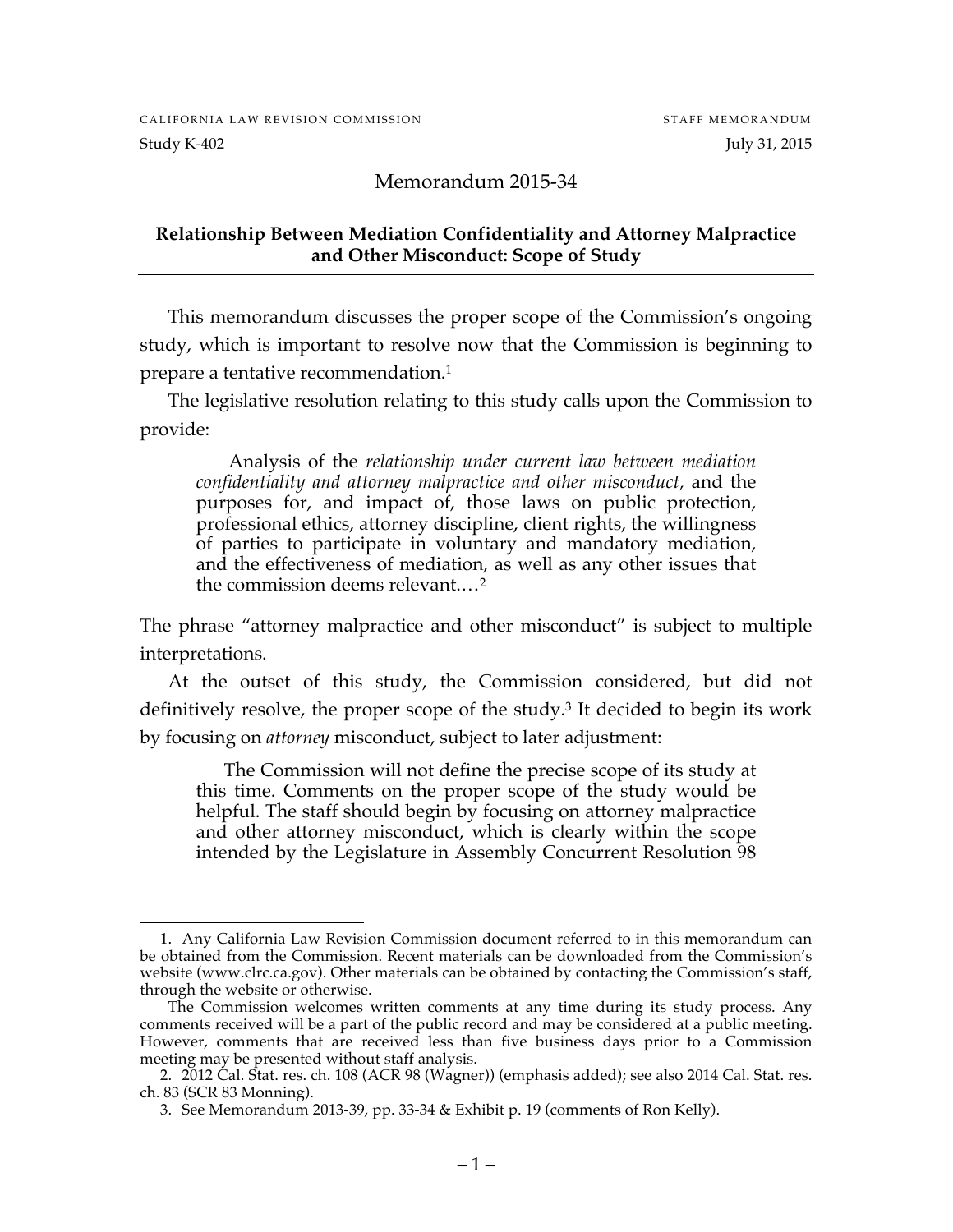(Wagner & Gorell), 2012 Cal. Stat. res. ch. 108. The Commission may adjust the scope of the study as the study proceeds.4

In researching the various matters that the Legislature specifically requested, the staff initially tried to focus narrowly on attorney misconduct, as the Commission instructed. We quickly found, however, that statutory schemes such as the Uniform Mediation Act ("UMA") "are difficult to understand without taking a broader view, there is comparatively little information on attorney misconduct in mediation, and the available research materials are not organized in a manner facilitating such a focus."5 It also became clear that materials involving other types of alleged mediation-related misconduct — such as alleged mediator misconduct or alleged misconduct by other mediation participants, particularly professionals — might be instructive by way of analogy even if the Commission decided to stick with its focus on attorney misconduct.6

Thus, the background research for this study was wide-ranging and timeconsuming. As the staff pointed out early on, however, "[t]hat research approach *does not imply anything* about the appropriate breadth or narrowness of whatever reform (if any) the Commission should ultimately recommend in this study."7

Because the Commission is now in the process of crafting a tentative recommendation, it is time to resolve that matter. To do so, it may be helpful to consider four key questions:

- In requesting this study, specifically which topic did the Legislature want the Commission to examine and address?
- What means did the Legislature authorize the Commission to use to address that topic?
- What is the Commission authorized to do based on other sources of authority? What is beyond the Commission's authority?
- What is a wise position in terms of (1) allocating the Commission's limited resources, and (2) achieving sufficient consensus to be a realistic legislative proposal?

We address each question in order below.

 <sup>4.</sup> Minutes (Aug. 2013), p. 3.

<sup>5.</sup> Memorandum 2014-14, p. 6.

<sup>6.</sup> See Memorandum 2014-35, pp. 2-3.

<sup>7.</sup> Memorandum 2014-14, p. 6 (emphasis in original).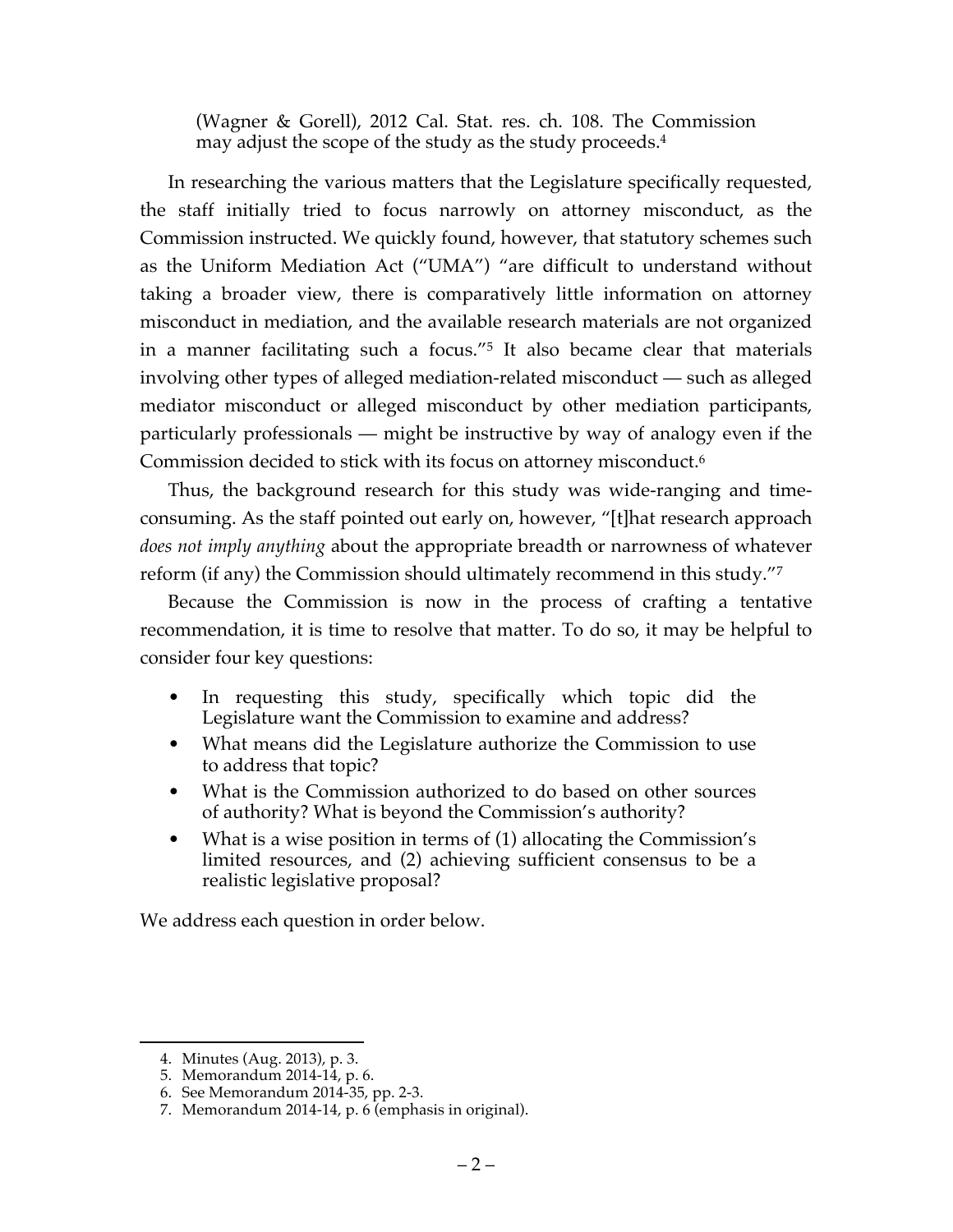### IN REQUESTING THIS STUDY, SPECIFICALLY WHICH TOPIC DID THE LEGISLATURE WANT THE COMMISSION TO EXAMINE AND ADDRESS?

Many different types of bad behavior could theoretically occur during a mediation. In addition, mediation communications might provide evidence of misconduct that occurred earlier than, or separate and apart from, the mediation process. The resolution relating to this study refers to "the relationship between mediation confidentiality and attorney malpractice and *other* misconduct …."8 It is important to consider what the Legislature meant when it referred to "other misconduct."

To assist the Commission in resolving that issue, we first describe some different types of misconduct that could occur during mediation. Next, we raise a number of questions to highlight ambiguities in the phrase "other misconduct." We then examine available evidence bearing on the proper scope of this study.

### **Types of Mediation Misconduct**

At one extreme, a mediation participant could commit a violent criminal act while attending a mediation session, such as assaulting another participant. Alternatively, a mediation participant could commit a nonviolent criminal act, such as stealing money or a cell phone from another participant's unattended briefcase.

At another extreme, a mediation participant might be faulted for failing to comply with a court order requiring mediation. Some types of noncompliance might be objectively determinable without invading mediation communications. For example, if a party fails to attend a court-ordered mediation, the opponent could prove such noncompliance by introducing testimony about whether the party was present, without getting into the substance of the mediation. That might also be possible, at least to some extent, if a party shows up very late, fails to send a representative with authority to settle, or fails to bring an expert along to a mediation as required by the court. At times, however, a court has sanctioned a party for failing to make a "good faith" attempt to settle at a courtordered mediation, because the party made no settlement offer or otherwise showed a lack of sincere desire to settle.<sup>9</sup> This type of behavior is only culpable if one assumes that the party is under a duty to make a settlement offer or other

 <sup>8.</sup> 2012 Cal. Stat. res. ch. 108 (ACR 98 (Wagner)) (emphasis added); see also 2014 Cal. Stat. res. ch. 63 (SCR 83 (Monning)).

<sup>9.</sup> See, e.g., Avril v. Civilmar, 605 So.2d 988, 989 (Fla. 4th D.C.A. 1992).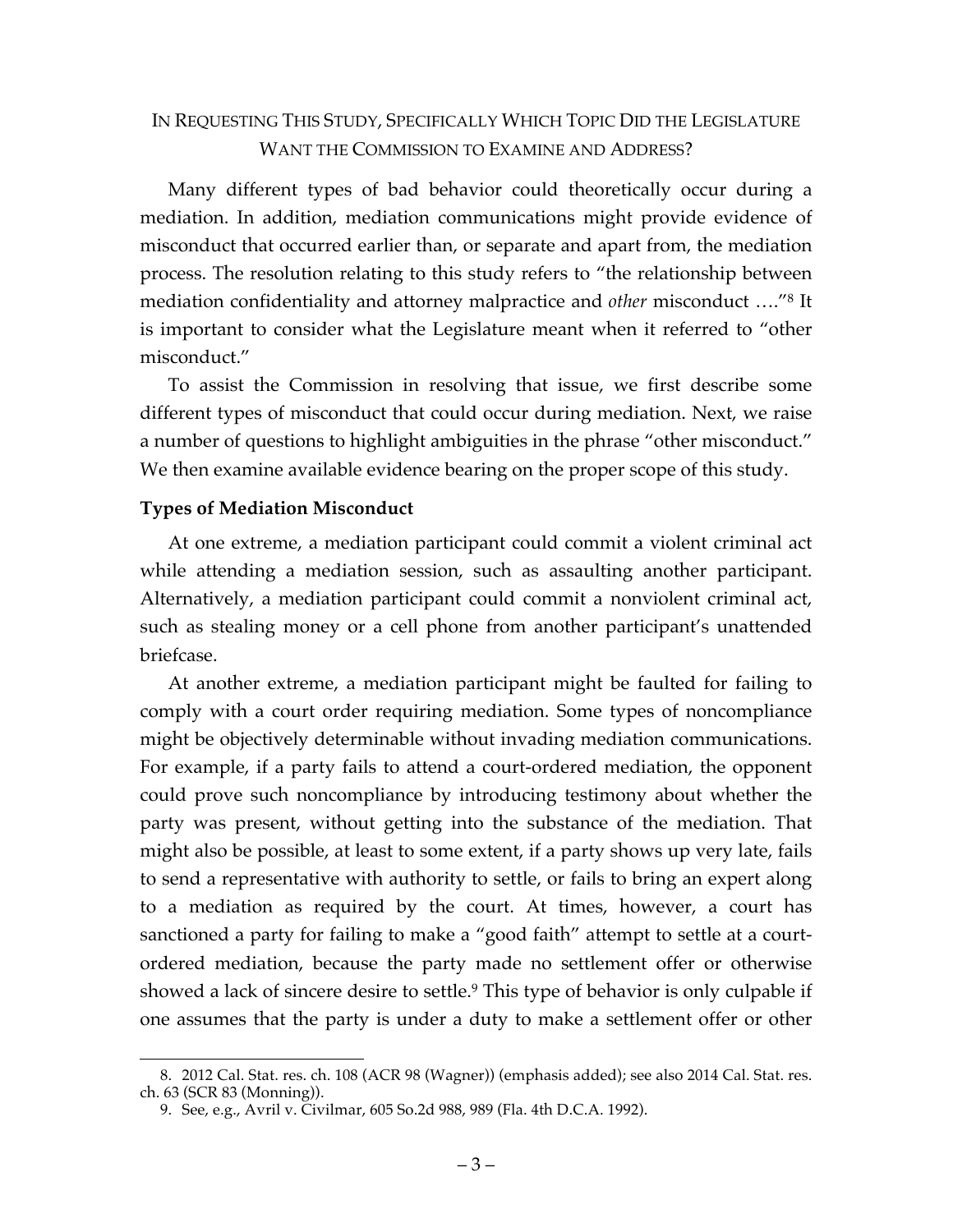actual attempt to reach a settlement during a court-ordered mediation, not just to attend as ordered by the court.

In between the extremes discussed above, a mediation participant might engage in nonviolent behavior that could be subject to criminal penalties but usually is only pursued civilly. Fraud is an example of this, as well as some types of extortion.

A mediation participant could also engage in noncriminal misconduct at a mediation, such as negligence. Of particular note here, a professional attending a mediation might violate a professional duty or rule, or fail to comply with a professional standard of care. Depending on the applicable professional requirements, this type of misconduct could be committed by any type of professional: The mediator, the attorneys representing clients at the mediation, or a doctor, accountant, insurer, contractor, engineer, or other professional providing advice or otherwise acting in a professional capacity. The conduct may be punishable through a disciplinary proceeding before a professional organization, or, in some instances, through a malpractice suit or other civil proceeding by an injured person.

### **Questions About Which Types of Misconduct the Legislature Wanted the Commission to Consider**

In its resolution directing the Commission to conduct this study, the Legislature asked the Commission to examine "the relationship between mediation confidentiality and attorney malpractice and other misconduct …." How broadly to construe that directive is debatable.

From the quoted language, it is clear that the Legislature wants the Commission to examine malpractice and other *professional* misconduct that may be committed *by attorneys* in the mediation context. Whether the Legislature wants the Commission to go further than that is not immediately obvious.

Should the Commission also seek to address mediator malpractice and other professional misconduct that a mediator might engage in? What about other types of malpractice and professional misconduct in the mediation setting?

Would it be appropriate to include professional misconduct outside the mediation context, which is evidenced by mediation communications? Or mediation misconduct of a professional, which is not committed in a professional capacity?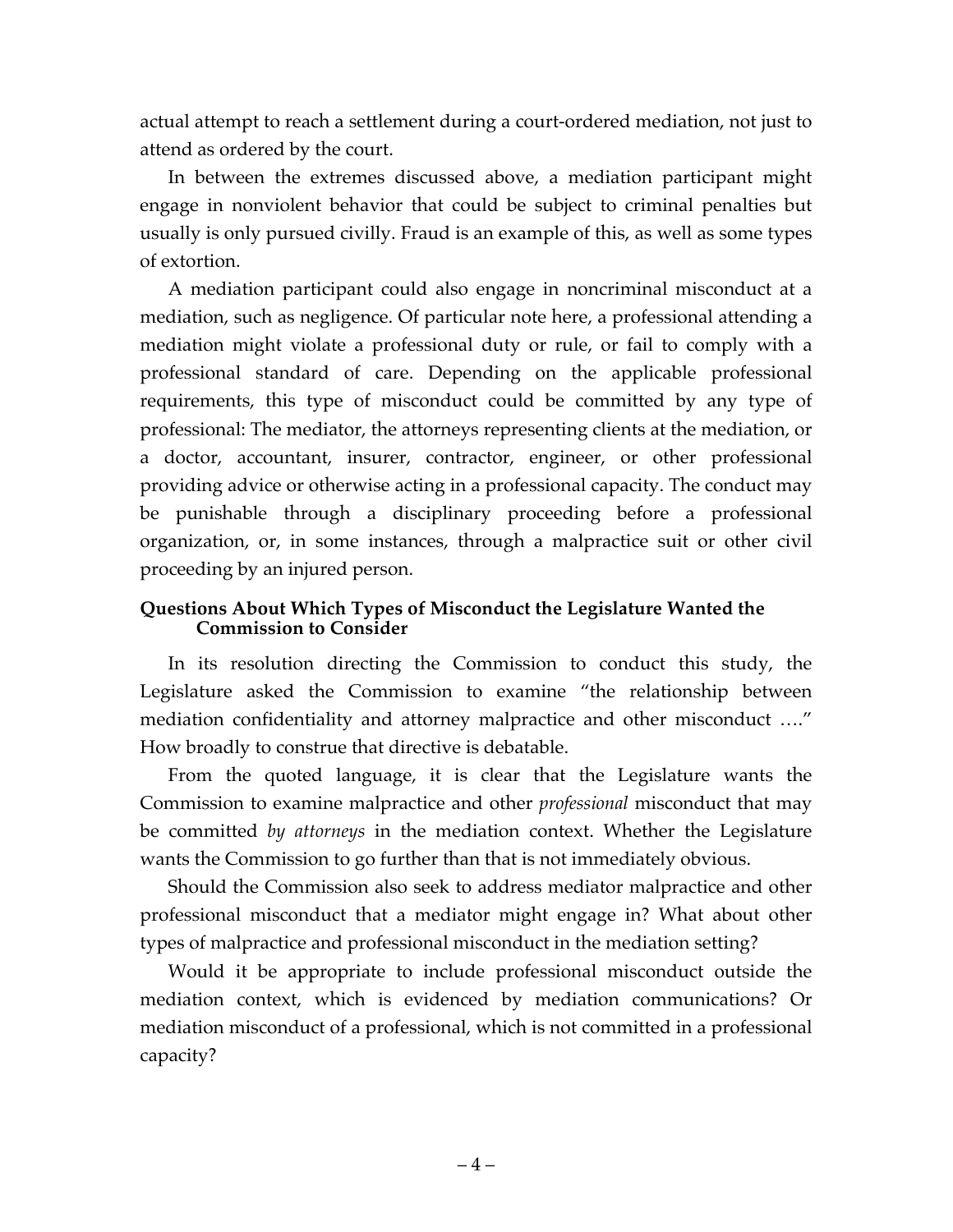Should the Commission limit its study to professional misconduct, or should it also address mediation misconduct that is unrelated to professional requirements? If so, how far should it go? Should the study include all noncriminal mediation misconduct? Nonviolent mediation misconduct that is subject to criminal penalties but typically pursued only civilly? All mediationrelated criminal behavior?

To what extent, if any, should the Commission explore issues of noncompliance with a court order requiring mediation? Is this an area it should attempt to address?

### **Evidence Bearing on the Proper Scope of this Study**

In considering the above questions, the language of the resolution directing this study is critical. It contains several references to attorneys, attorney misconduct, and attorney organizations. It also refers to "professional ethics" and "client rights," suggesting a focus on conduct in a professional capacity. Those terms are shown in italics below:

Resolved, That the Legislature approves for study by the California Law Revision Commission the new topic listed below:

(a) Analysis of the relationship under current law between mediation confidentiality and *attorney malpractice* and other misconduct, and the purposes for, and impact of, those laws on public protection, *professional ethics*, *attorney discipline, client rights,* the willingness of parties to participate in voluntary and mandatory mediation, and the effectiveness of mediation, as well as any other issues that the commission deems relevant. Among other matters, the commission shall consider the following:

(1) Sections 703.5, 958, and 1119 of the Evidence Code and predecessor provisions, as well as California court rulings, including, but not limited to, Cassel v. Superior Court (2011) 51 Cal.4th 113, Porter v. Wyner (2010) 183 Cal.App.4th 949, and Wimsatt v. Superior Court (2007) 152 Cal.App.4th 137.

(2) The availability and propriety of contractual waivers.

(3) The law in other jurisdictions, including the Uniform Mediation Act, as it has been adopted in other states, other statutory acts, scholarly commentary, judicial decisions, and any data regarding the impact of differing confidentiality rules on the use of mediation.

(b) In studying this matter, the commission shall request input from experts and interested parties, including, but not limited to, representatives from the California Supreme Court, *the State Bar of California, legal malpractice defense counsel, other attorney groups and individuals,* mediators, and mediation trade associations. The commission shall make any recommendations that it deems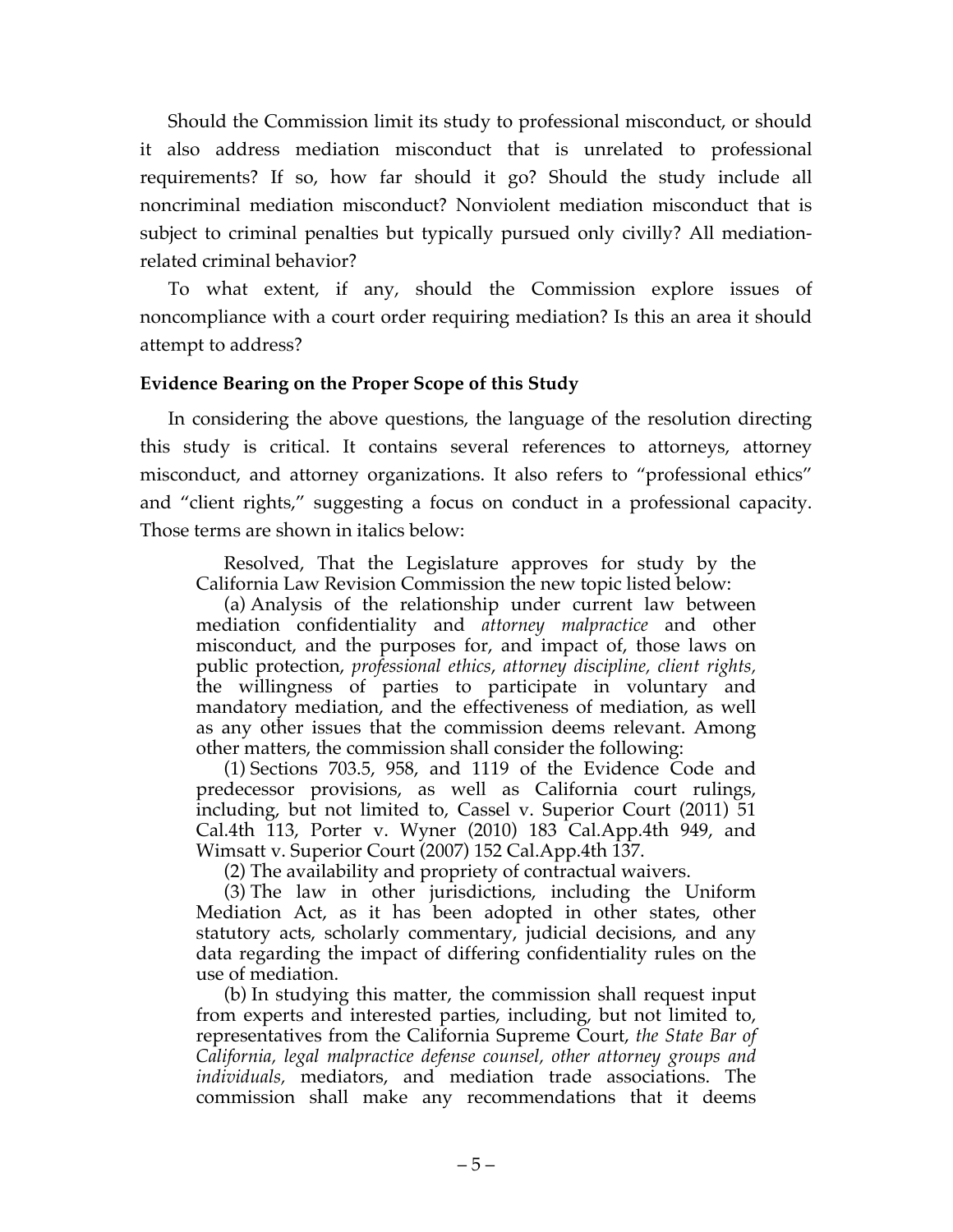appropriate for the revision of California law to balance the competing public interests between confidentiality and accountability.10

The resolution also refers to Evidence Code Section 958, which relates to "an issue of breach, by the *lawyer* or by the client, of a duty arising out of the *lawyer*client relationship."11

More tellingly, the resolution singles out three California cases for particular attention (*Cassel, Porter,* and *Wimsatt*). Each of those cases involved the intersection of mediation confidentiality and alleged *attorney* wrongdoing in a *professional* capacity:

- In *Cassel,* the plaintiff "sued his attorneys for malpractice, breach of fiduciary duty, fraud, and breach of contract" in representing him in a mediation.<sup>12</sup> He alleged that "by bad advice, deception, and coercion, the attorneys, who had a conflict of interest, induced him to settle for a lower amount than he had told them he would accept, and for less than the case was worth."13
- Similarly, in *Porter*, the plaintiffs sued their law firm for "legal malpractice, breach of fiduciary duty, constructive fraud, negligent misrepresentation, breach of fee agreement, rescission, unjust enrichment and liability for unpaid wages."<sup>14</sup> The plaintiffs claimed that the firm gave them incorrect tax advice in connection with a mediated settlement agreement, failed to pay them part of the attorney fee portion of the settlement proceeds as promised during the mediation, and failed to compensate one of the plaintiffs for services rendered as a paralegal.15
- *Wimsatt* was another attorney-client dispute relating to a mediation. The plaintiff alleged that his law firm breached its fiduciary duty by making a low settlement demand against his wishes on the eve of a mediation, which ultimately compromised the plaintiff's ability to obtain a satisfactory settlement.16

The history of the legislative resolution reinforces the notion that the Commission is supposed to focus on alleged attorney misconduct, particularly such misconduct in the mediation process. The language directing the

 <sup>10.</sup> 2012 Cal. Stat. res. ch. 108 (ACR 98 (Wagner) (emphasis added); see also 2014 Cal. Stat. res. ch. 63 (SCR 83 (Monning)).

<sup>11.</sup> Emphasis added.

<sup>12.</sup> 51 Cal. 4th at 118.

<sup>13.</sup> *Id.*

<sup>14.</sup> Porter v. Wyner, 107 Cal. Rptr. 3d 653, 658 (2010) (footnote omitted) (formerly published at 183 Cal. App. 4th 949).

<sup>15.</sup> See *id.* at 655-57.

<sup>16.</sup> See 152 Cal. App. 4th at 202-04, 206.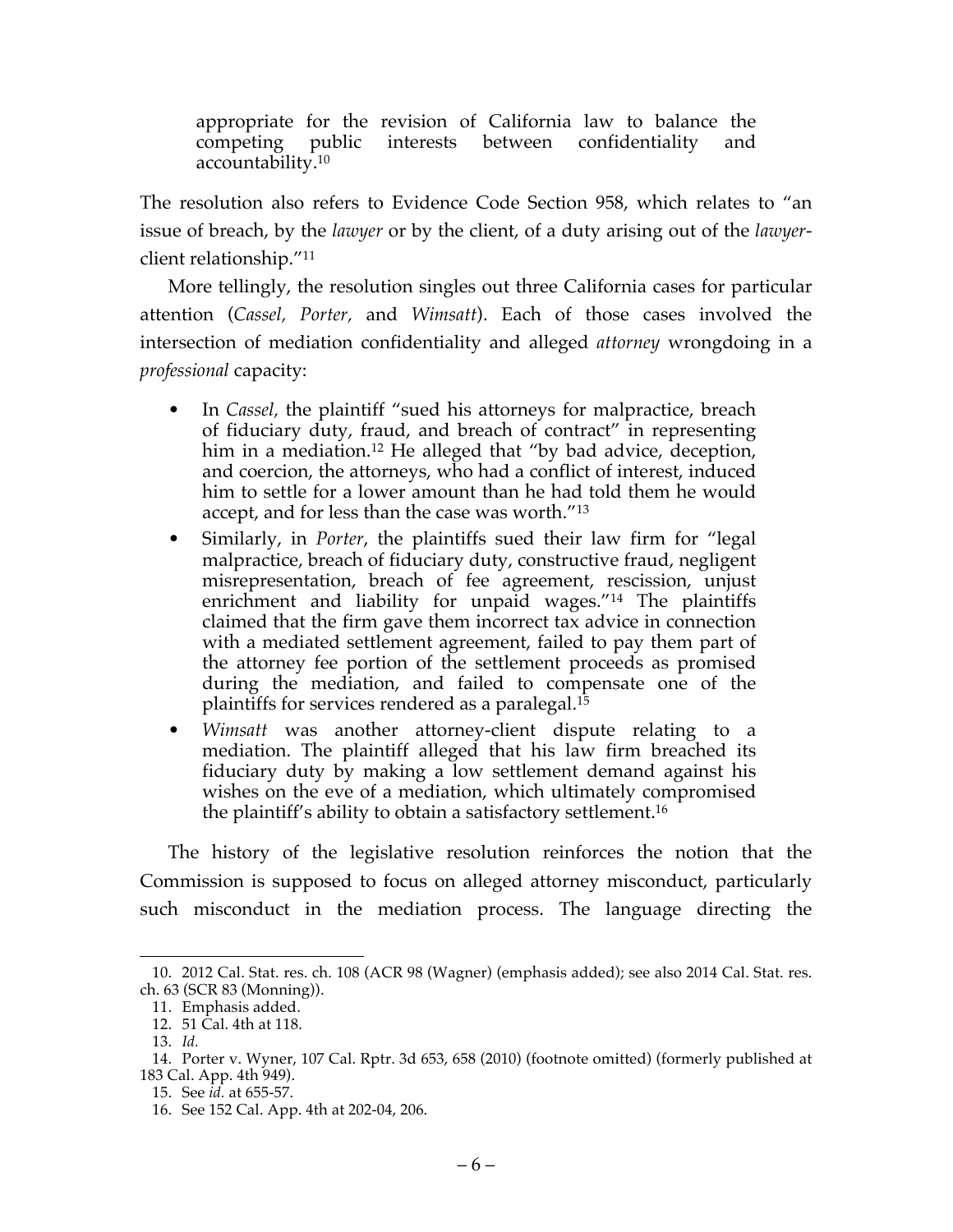Commission to conduct this study was originally placed not in that resolution, which contains the Commission's entire Calendar of Topics for Study, but in Assembly Bill 2025.

As introduced in early 2012, AB 2025 would have amended Evidence Code Section 1120 to make the chapter governing mediation confidentiality inapplicable to certain State Bar disciplinary proceedings and attorney-client disputes:

1120.…

(b) This chapter does not limit any of the following:

…. (4) The admissibility in an action for legal malpractice, an action for breach of fiduciary duty, or both, or in a State Bar disciplinary action, of communications directly between the client and his or her attorney during mediation if professional negligence or misconduct forms the basis of the client's allegations against the attorney.

That proposal generated opposition, so the bill was amended to call for a Commission study instead.

The language directing the Commission to conduct the study was essentially the same as the language quoted earlier in this memorandum.17 The staff of the Assembly Committee on Judiciary analyzed the bill in that form.

Notably, that bill analysis says that the "SUBJECT" of the bill is "*ATTORNEY MISCONDUCT:* MEDIATION PROCEEDINGS."18 The analysis also identifies the "KEY ISSUE" as: "SHOULD THE COMPLEX ISSUE OF *ATTORNEY RESPONSIBILITY* FOR MALPRACTICE AND MISCONDUCT *IN MEDIATION PROCEEDINGS* BE ANALYZED BY THE CALIFORNIA LAW REVISION COMMISSION WHICH HAS PREVIOUSLY STUDIED AND HAS EXPERTISE ON THE ISSUE OF MEDIATION CONFIDENTIALITY?"19

AB 2025 passed the Assembly as amended to require this study, but it was never referred to a policy committee in the Senate. Instead, Assembly Concurrent Resolution 98 was amended to include the study proposed in AB 2025, essentially verbatim.20 Subsequent analyses of the legislation shed no further light on the scope of this study; they simply quote the language in the resolution

 <sup>17.</sup> See AB 2025 (Gorell), as amended on May 10, 2012.

<sup>18.</sup> Assembly Committee on Judiciary Analysis of AB 2025 (May 8, 2012), p. 1 (emphasis added).

<sup>19.</sup> *Id.* (emphasis added).

<sup>20.</sup> See ACR 98 (Wagner), as amended on July 3, 2012.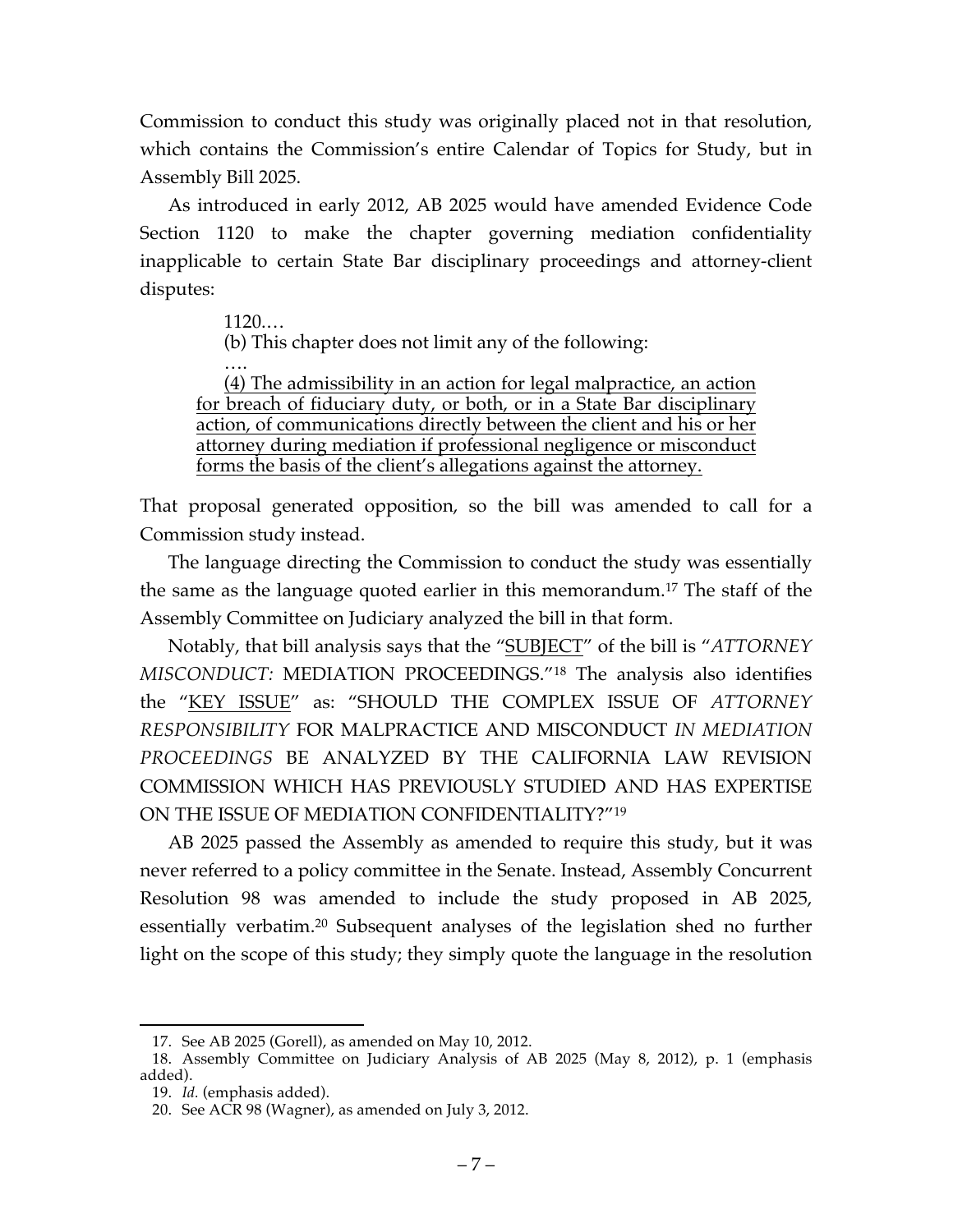referring to "the relationship between mediation confidentiality and attorney malpractice and other misconduct."21

Thus, the analysis of AB 2025 prepared for the Assembly Committee on Judiciary remains the best explanation of the intended scope of this study. Together with the other evidence discussed above, it strongly suggests that the Legislature intended for the Commission to study and provide a recommendation on **the relationship between mediation confidentiality and alleged** *attorney* **misconduct in a** *professional* **capacity** *in the mediation process***, including, but not limited to, legal malpractice.**

## WHAT MEANS DID THE LEGISLATURE AUTHORIZE THE COMMISSION TO USE TO ADDRESS THAT TOPIC?

In asking the Commission to examine the topic identified above, the Legislature gave the Commission wide rein to choose the best means of addressing that topic. The final sentence of the resolution says simply: "The commission shall make *any recommendations that it deems appropriate* for the revision of California law to balance the competing public interests between confidentiality and accountability."22

Notably, the Legislature did not ask the Commission to go in any particular direction, nor did it identify any particular goal or indicate how much weight to assign to any policy interest. It did not limit the Commission to proposing revisions of the mediation confidentiality statutes.

Presumably then, **the Commission could propose other types of reforms instead of, or in addition to, revisions of the mediation confidentiality statutes.**  However, **those reforms must relate to effectively addressing the topic in question.** Otherwise, they would fall outside the scope of authority for this particular Commission study.

 <sup>21.</sup> See Assembly Appropriations Committee Analysis of AB 2025 (May 25, 2012), p.2; Assembly Floor Analysis of AB 2025 (May 26, 2012), p.1; Senate Floor Analysis of ACR 98 (July 5, 2012), p.2; Assembly Floor Analysis of ACR 98 (Aug. 20, 2012), p.3.

<sup>22.</sup> 2012 Cal. Stat. res. ch. 108 (ACR 98 (Wagner) (emphasis added); see also 2014 Cal. Stat. res. ch. 63 (SCR 83 (Monning)).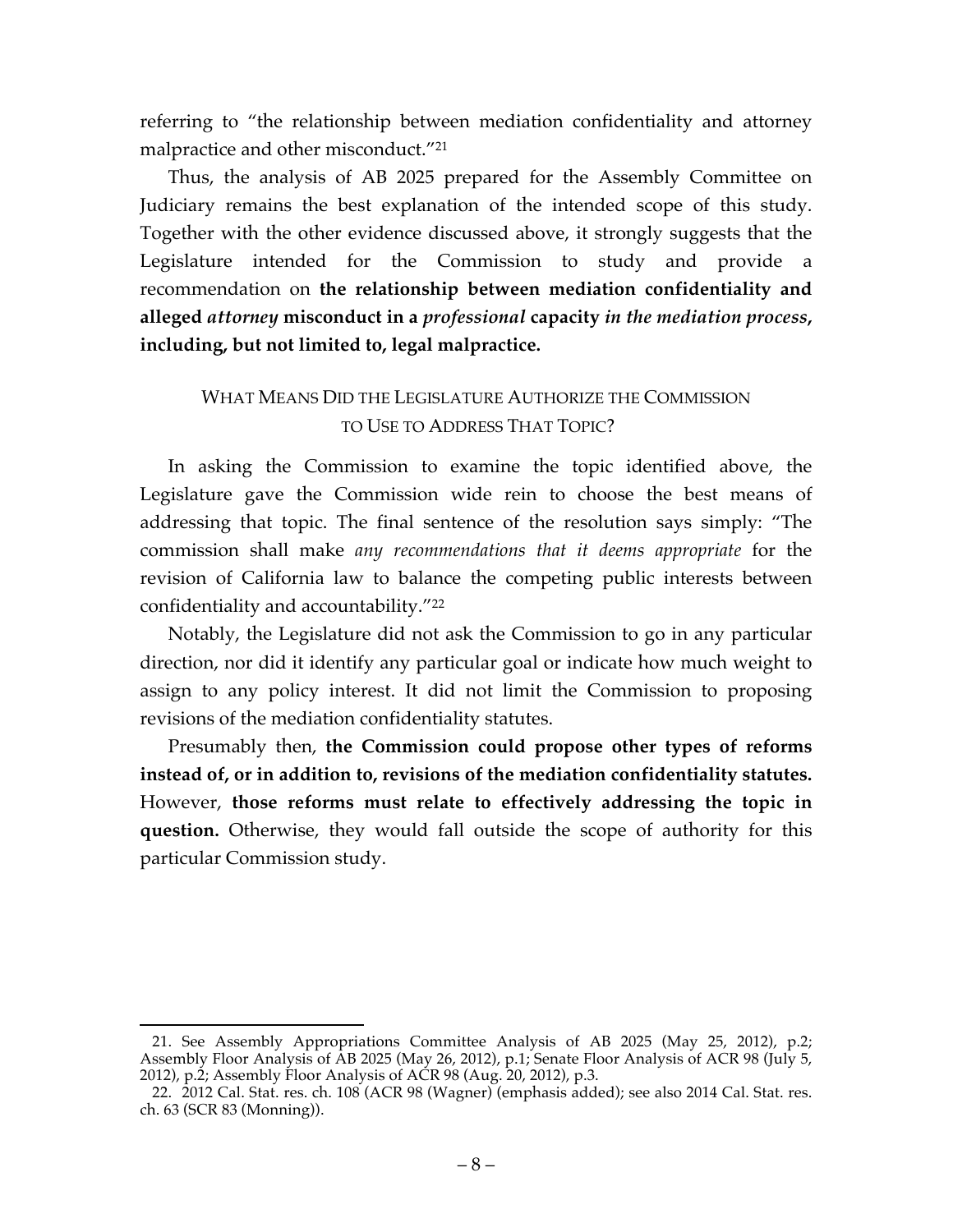### WHAT IS THE COMMISSION AUTHORIZED TO DO BASED ON OTHER SOURCES OF AUTHORITY? WHAT IS BEYOND THE COMMISSION'S AUTHORITY?

The language authorizing this particular Commission study is Item #23 in the current version of the Commission's Calendar of Topics. <sup>23</sup> It is not the only source of Commission authority of potential relevance here.

In particular, the Commission also has broad authority to study "[w]hether the Evidence Code should be revised" (Item #7 in the Calendar of Topics). That authority is longstanding, and the Commission has prepared many recommendations pursuant to it.

The Commission is also authorized to study "[w]hether the law relating to arbitration, mediation, and other alternative dispute resolution techniques should be revised" (Item #8 in the Calendar of Topics). That broad grant of authority stems from the Commission's previous work on arbitration and mediation, providing a potential basis for making adjustments to legislation that was enacted on its recommendation.

However, **if the Commission wishes to activate work pursuant to either of those sources of authority, it would first need to notify the judiciary committees in the Legislature:**

[B]efore commencing work on any project within the calendar of topics the Legislature has authorized or directed the commission to study, the commission *shall submit a detailed description of the scope of work to the chairs and vice chairs of the Senate Committee on Judiciary and the Assembly Committee on Judiciary,* and any other policy committee that has jurisdiction over the subject matter of the study, and if during the course of the project there is a major change to the scope of work, submit a description of the change ....<sup>24</sup>

That notice requirement serves to alert the judiciary committees to the Commission's contemplated activities, and affords an opportunity for the committees to provide advice, including the possibility of advising the Commission to refrain from such work because the project appears inappropriate for some reason.

In addition to the sources of authority discussed above, the Commission also has another source of authority that might become relevant in drafting a tentative recommendation for the current study. Under Government Code Section 8298, the Commission "may study and recommend revisions to correct

 <sup>23.</sup> See 2014 Cal. Stat. res. ch. 63 (SCR 83 (Monning)).

<sup>24.</sup> *Id.* (emphasis added).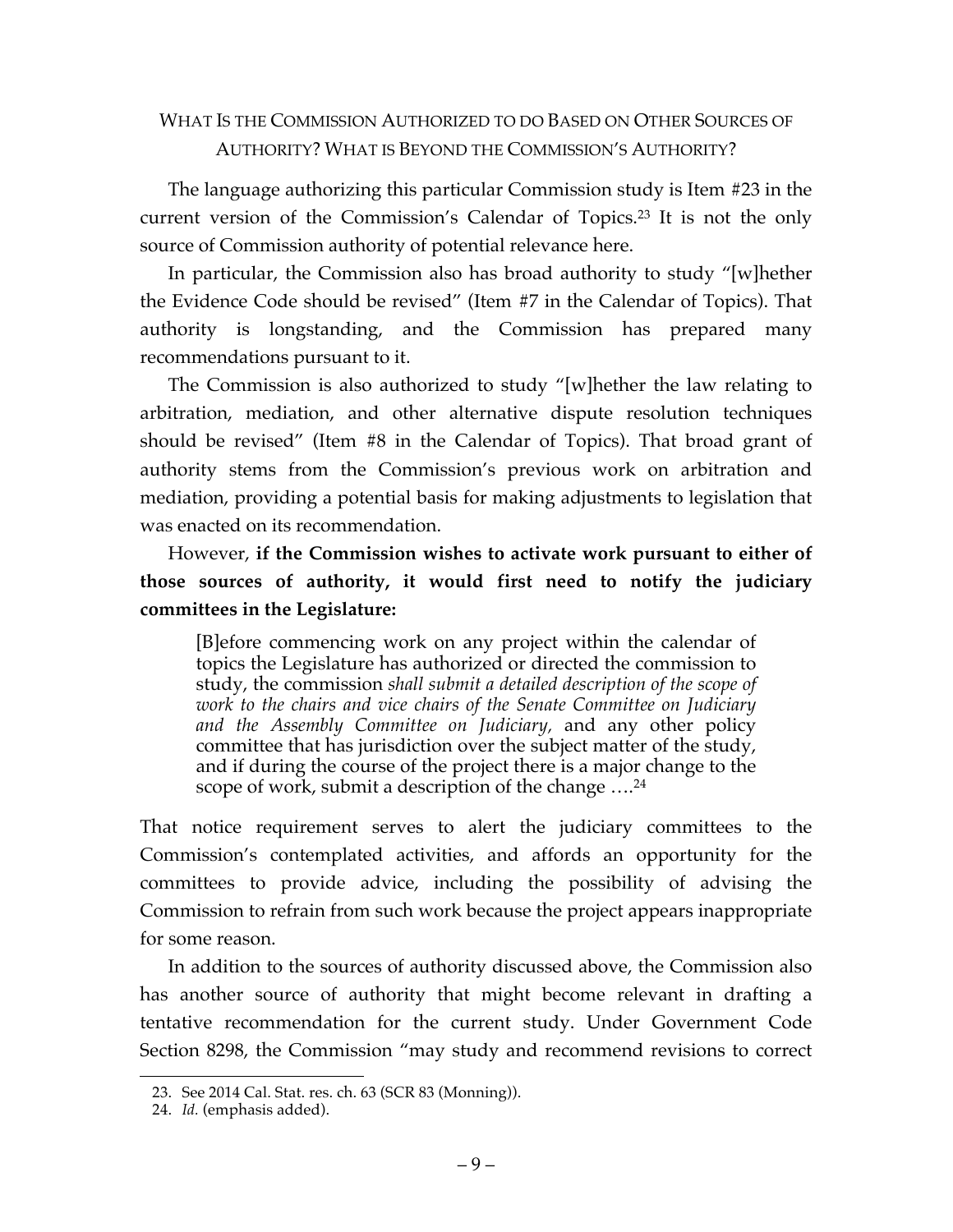*technical or minor substantive defects* in the statutes of the state without a prior concurrent resolution of the Legislature referring the matter to it for study."25 The Commission often relies on Section 8298 to fix minor statutory defects it happens to run across in the course of conducting a study pursuant to another source of authority.

# WHAT IS A WISE POSITION IN TERMS OF (1) ALLOCATING THE COMMISSION'S LIMITED RESOURCES, AND (2) ACHIEVING SUFFICIENT CONSENSUS TO BE A REALISTIC LEGISLATIVE PROPOSAL?

As explained above, the Commission seems to have authority to study virtually any aspect of alternative dispute resolution or the Evidence Code, but it would need to notify the judiciary committees before undertaking a new project. The current project is to supposed to address the relationship between mediation confidentiality and alleged *attorney* misconduct in a *professional* capacity *in the mediation process*. In addressing that matter, however, the Commission may use any means that it deems appropriate to balance the competing policy interests.

What do those guidelines mean in concrete terms as the Commission examines the reform ideas in the table attached to Memorandum 2015-33 and decides how to frame a tentative recommendation? What is a wise position for the Commission to take in terms of (1) allocating its limited resources, and (2) achieving sufficient consensus to be a realistic legislative proposal (not necessarily successful, but at least realistic enough to warrant the Legislature's attention and justify the time spent preparing it)?

Obviously, a major set of questions concerns whether the Commission's proposal should *solely* address attorney misconduct in a professional capacity in the mediation process. For fairness reasons, it might be appropriate to encompass other types of misconduct in proposing certain types of reforms.

Suppose, for instance, that an attorney, a tax accountant, and an insurer gave the same client the same faulty tax advice during a mediation. If the mediation confidentiality statutes were revised such that evidence of that negligence could be introduced against the party's attorney, but not against the party's accountant or insurer, would that lead to a fair result? Would it instead culminate in inconsistent verdicts and reduced confidence in the justice system?

 <sup>25.</sup> Emphasis added.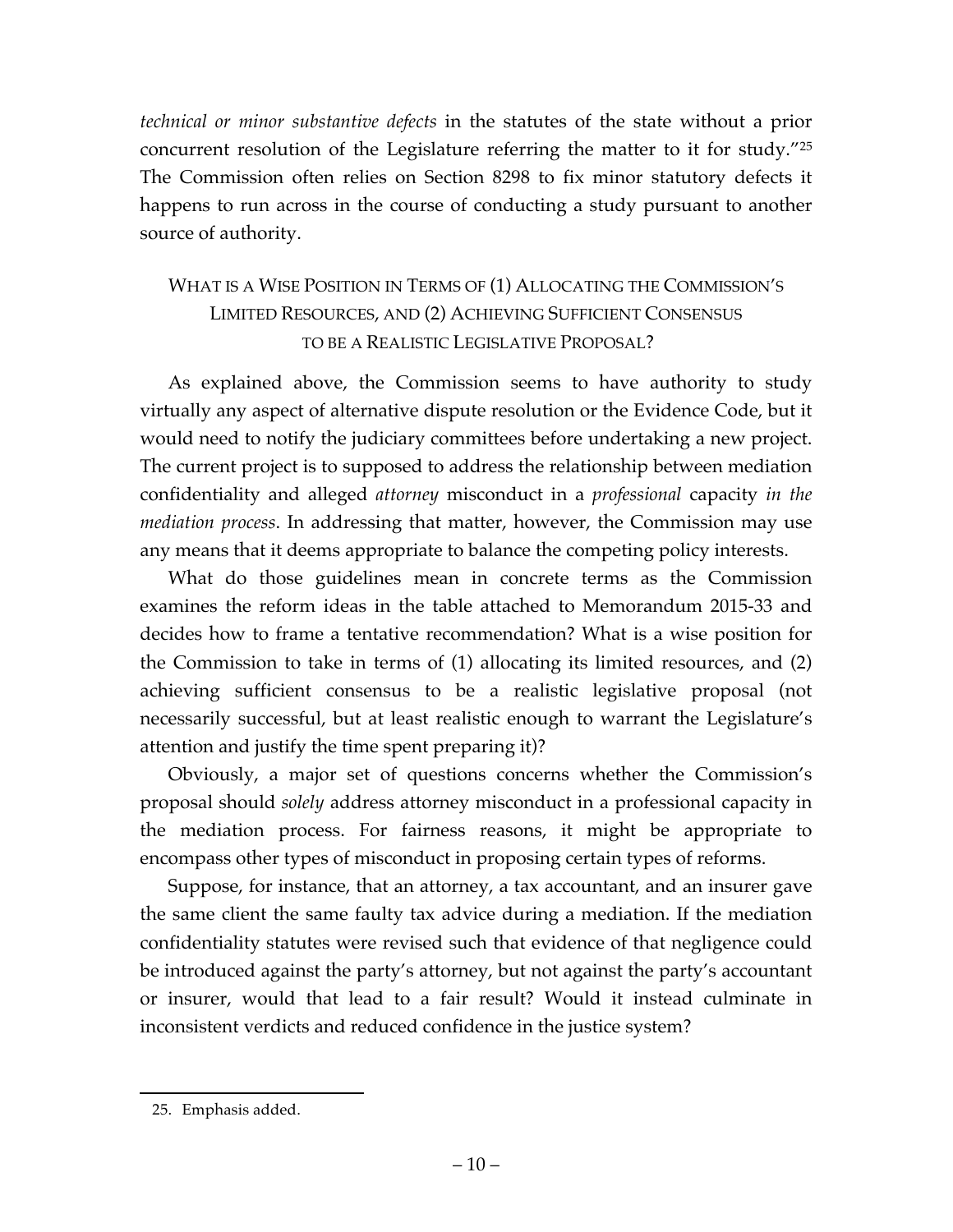The above hypothetical tends to suggest that if the Commission proposes a new exception to the mediation confidentiality statutes, that exception should extend to all professionals, not just attorneys. But different types of professionals are subject to different types of disciplinary systems and other unique considerations.

For example, mediators are entitled to quasi-judicial immunity, a matter that the Commission has already decided, for good reasons, not to attempt to address in this study.26 Thus, if a mediator gave the same faulty tax advice to the same client in the hypothetical situation just discussed, the mediator would not be subject to liability, regardless of whether the mediation confidentiality statutes would permit introduction of the evidence.

Given that consideration, would it make sense to encompass mediators in any new exception to the mediation confidentiality statutes? Would it be preferable to stick more closely to the focus of this study and avoid the potential complications (such as enhanced likelihood of opposition from mediators) inherent in drafting a broader reform?

Similar considerations might apply to other types of professionals. For example, the Ninth Circuit is currently considering a case involving the intersection of mediation confidentiality, an insurer's duty to act in good faith in handling an insurance claim, and the federal requirements of due process. <sup>27</sup> If the Commission decided to encompass insurers in a proposed reform, it would have to be mindful of this pending litigation. Should it nonetheless follow that approach?

**The staff regards this as a difficult set of questions.** We are not inclined to offer specific advice on it at this time.

Nor will we attempt to specify whether each of the possible reforms listed in the table attached to Memorandum 2015-33 would fall within, or be beyond, the proper scope of the Commission's study. There are quite a number of scope issues to consider. To name only a few,

• General Approach B-6 would attempt to clarify the meaning of Evidence Code Section 1119(c), which provides: "All communications, negotiations, or settlement discussions by and between participants in the course of a mediation or a mediation

 <sup>26.</sup> See Memorandum 2015-22, pp. 34-42; Draft Minutes (June 2015), p. 5.

<sup>27.</sup> See Milhouse v. Travelers Commercial Ins. Co., No. 13-56959 (9th Cir.). For the lower court decision being appealed, see 982 F. Supp. 2d 1088 (C.D. Cal. 2013).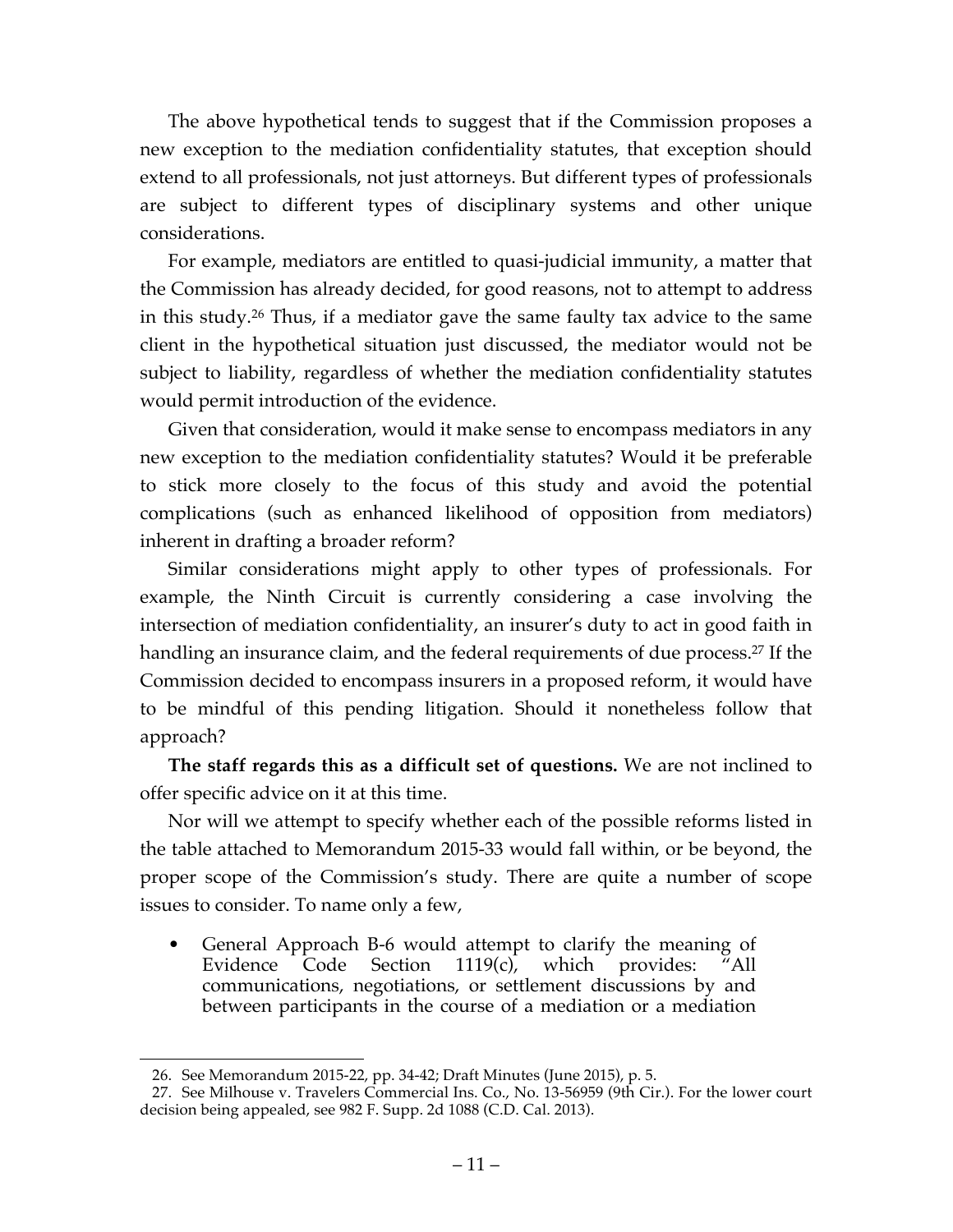consultation shall remain confidential." Would that approach fall within the proper scope of this study?

- General Approach B-7 would attempt to revise the mediation confidentiality statutes to expressly address the use of mediation communications in a juvenile delinquency case. Would that approach fall within the proper scope of this study?
- General Approach D-6 would attempt to develop a mediator regulation system for California. Would that approach fall within the proper scope of this study?

It would be time-consuming to analyze each of the scope issues that might arise.

# **Instead of providing such analysis now, we offer the follow general advice for the Commission to consider:**

- The Legislature assigned this study to the Commission in late 2012, in response to concerns presented in a pending bill. It is reasonable to expect that the Legislature would like the Commission to treat the study as a priority matter. In contrast, the Commission's authority to study the Evidence Code (Item #7 in its Calendar of Topics) and its general authority to study alternative dispute resolution (Item #8 in its Calendar of Topics) are longstanding bases of authority, and the Legislature is not expecting any specific action pursuant to them at this time.
- As the Commission well knows, protection of mediation communications is a controversial topic. In general, the broader a legislative proposal, the more likely it is to generate opposition from some sector, and the less likely it is to be enacted and achieve any of the goals of the legislation.
- Oftentimes, in seeking to achieve a legislative objective, it is more effective to proceed incrementally than to try to take a single big leap.
- The Commission's recommendation in the current study should be cohesive, fair, and sufficiently comprehensive to effectively address the topic assigned by the Legislature.
- In deciding whether to go afield from the topic the Legislature asked the Commission to address, some factors to consider are:

(1) How far afield is the idea in question?

- (2) Is the idea in question potentially controversial? If so, to what extent?
- (3) Is there a reason to go afield from the assigned topic? If so, how compelling is it?
- (4) Would it make sense to deal with the idea in a separate study? In a separate phase within this study? In a separate tentative recommendation during the ongoing phase of this study?